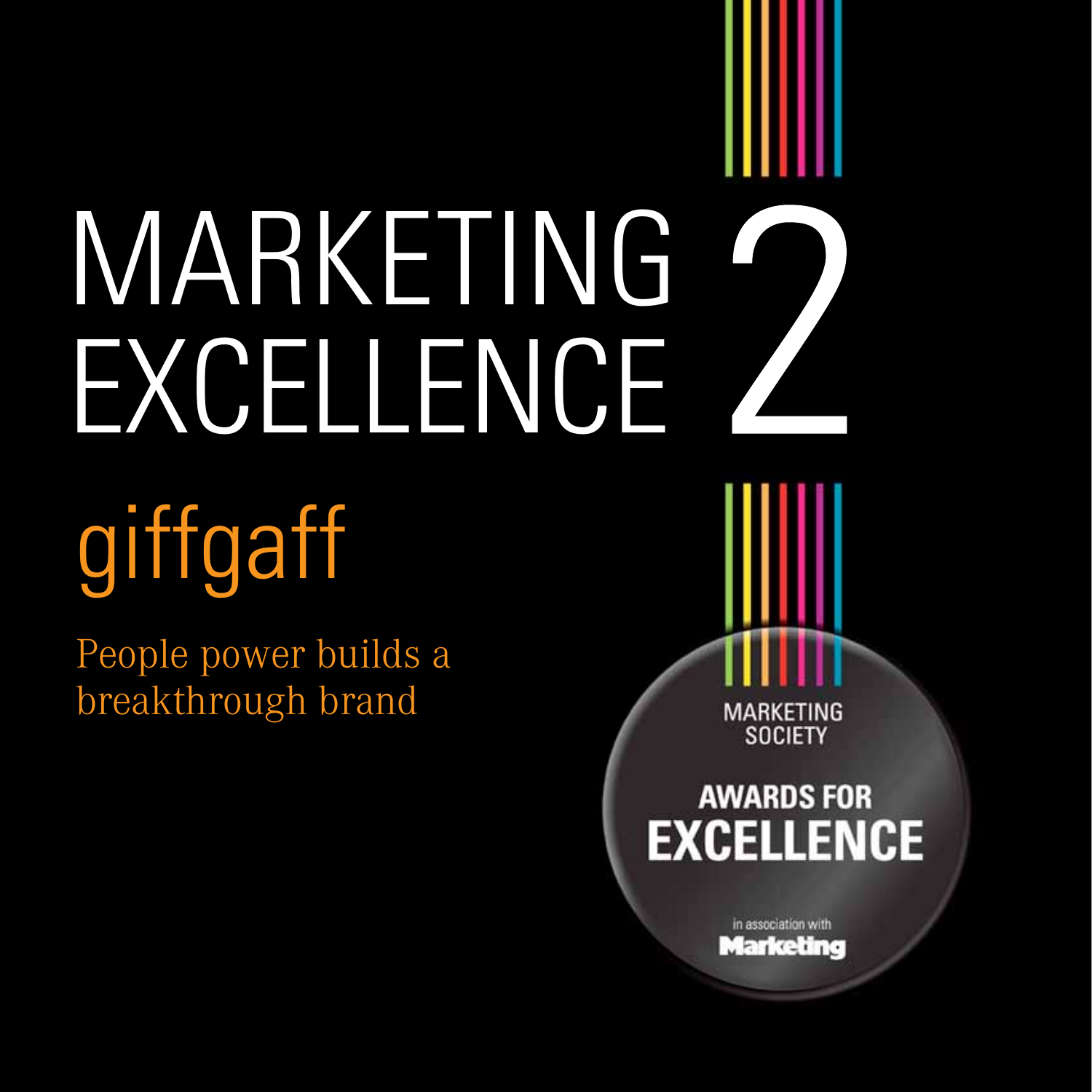The Society challenges its members to think differently and to be bolder marketing leaders by supporting the development of leading-edge thinking, and promoting the evidence of effective marketing. The Society does this through the Marketing Society Awards for Excellence; its publications Market Leader, Our Week and rich online Knowledge Zone; a national programme of world-class events; innovative professional development, such as the annual Marketing Leaders Programme; and extensive on-and-offline networking opportunities.

www.marketing-society.org.uk



#### **INSPIRING BOLDER MARKETING LEADERSHIP**

The Marketing Society is a not-for-profit organisation owned by its members, with over 2500 senior marketers. Over the pas 50 years it has emerged as  $\alpha$  e of the most influential drivers of marketing in the UK business community.

> Roisin Donnelly Corporate Marketing Director and Head of Marketing at Procter & Gamble UK and Ireland

### By Roisin Donnelly

## Foreword

Marketing excellence can drive breakthrough business results for the short and long term. Marketing excellence requires great strategic thinking, great creative thinking and perfect execution.

But how do we assess marketing excellence? First we choose brilliant industry judges who are all experienced and successful practitioners of excellence and we ask them to pick out the cases which they see as remarkable. We ask them to look for two key qualities from our winners: creativity and effectiveness.

But marketing continuously changes and evolves, as consumers become more sophisticated and demanding and the media for communicating with them ever more diverse. So the standards for marketing excellence change and in turn become more demanding.

We believe that The Marketing Society Awards for Excellence in association with Marketing set the standard of marketing excellence in the UK. They have established this reputation over a period of

more than 25 years, and they have always been based on the principle of searching out the best examples of different marketing techniques in action, that showcase great strategic thinking, great creativity and perfect execution.

In order to be a winner of one of the Society's Awards, marketers have to demonstrate that what they have done is outstanding in comparison with marketing in all industries not just their own particular sector.

If a marketing story has been good enough to impress our judges, then all marketers can learn from it – however senior they have become. The collection of case histories brought together in this book is the best of the best from the past four years of our Awards, and I am confident that it truly demonstrates marketing excellence. I have been truly inspired by these case studies and I hope you will be too.

#### What is marketing excellence?

## About The Marketing Society

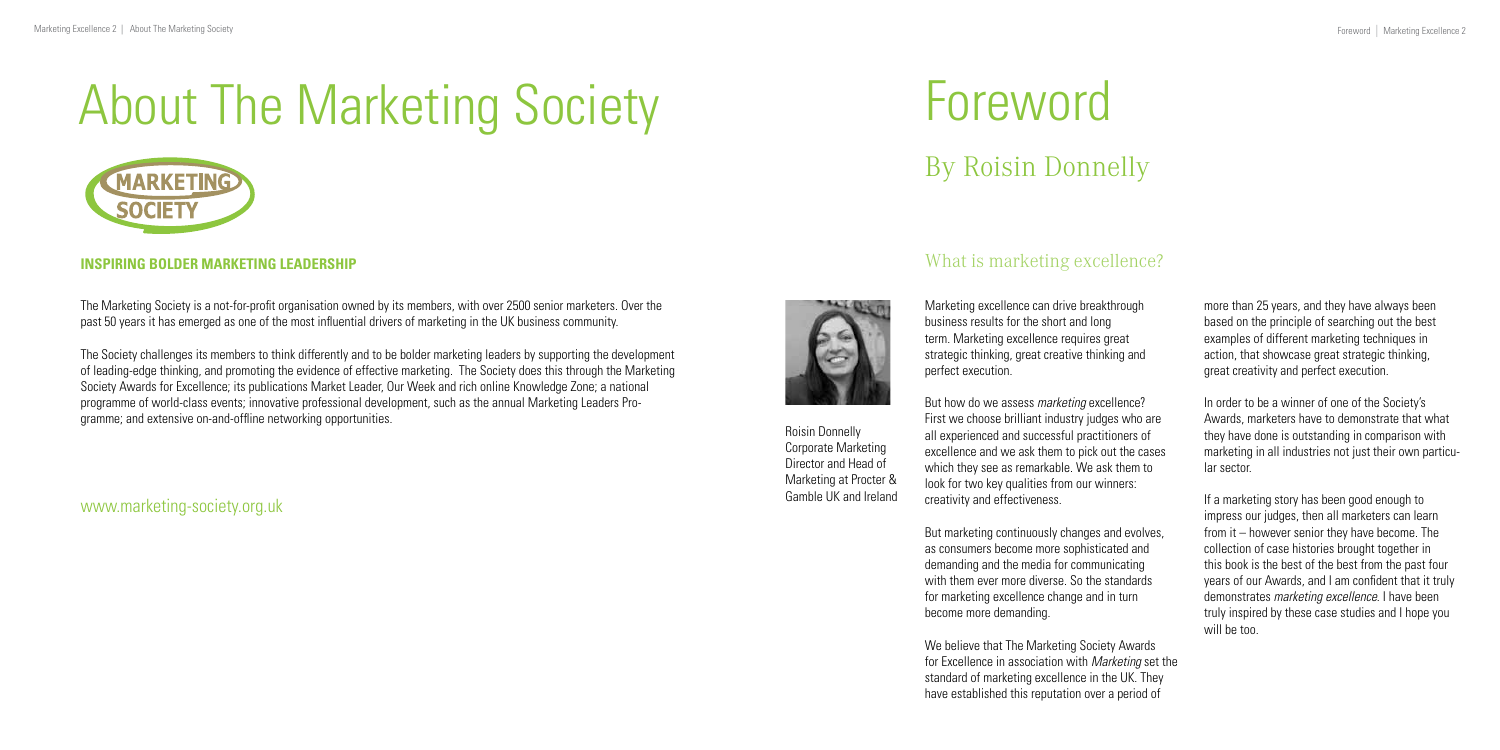### People power builds a breakthrough brand

## giffgaff

#### Key insights

- A powerful mix of entrepreneurialism and digital dexterity enabled mobile phone operator  $\mathsf{O}_2$  to create a new brand to attract a sceptical but influential group of customers.
- $\bullet$  This interesting new brand worked on a collective principle of incentivising its satisfied customers to recruit new ones. This emulated the mutuality embodied in social platforms such as Wikipedia to provide real value for customers while keeping operating costs as low as possible.
- Developing strong bonds with customers through this strong focus on simplicity, transparency and rewards has been a source of continuing insight and brand advocacy.

In late 2009  $O<sub>2</sub>$  created giffgaff, a SIM-only mobile network, to attract an audience of digitally-savvy consumers who avoided traditional networks. Its defining characteristic was the application of the community-powered model of social media sites such as Wikipedia to the mobile sector. Based on

#### Summary

O2 created an iconoclastic new brand to capture a digitally-savvy al | Launching New Brands | giffgaff | People power builds a breakthrough brand<br> **C**<br> **People power builds a breakthrough Snapshot**<br>
O<sub>2</sub> created an iconoclastic new brand to capture a dig<br>
audience who rejected traditiona

> mutuality, giffgaff would not only offer great value, but would reward consumers financially and emotionally for their contribution.

Its journey began with a beta launch in November 2009 with a collection of weird and wonderful tools to draw in these tech-loving individuals. They could 'hire' these tools for free and bring them to life by making a video which they could then upload to YouTube. They were also incentivised to take part with the prize of a SIM card that offered free calls. texts and data for a year, along with cash prizes for sharing and creativity.

Following a successful debut, the public launch six months later was aimed at a more mainstream audience and focused on driving word-of-mouth through a tightly-integrated campaign. It achieved significant success despite its comparably small share of voice in paid media. The brand has since gone from strength to strength and boasts a base of committed members who continue to act as brand advocates by recruiting new customers.

#### Snapshot

#### Breaking the corporate mould

When O 2's head of brand strategy Gav Thompson attended a social media conference in San Francisco, he was struck by what would turn out to be a game-changing idea for the business. Inspired by the way that platforms like Wikipedia and Facebook were enabling new, non-institutional ways of doing things, he imagined a mobile network run on the principle of mutuality: one that rewarded its community of customers for doing much of the work normally done by employees. He could see a gap in the market for people who liked to get involved in different ways of doing things.

Back at head office, the analysts concluded there just might be a business in it. And so the idea of giffgaff was conceived: a mobile virtual network operator (MVNO) which would run on the  $O_2$  network and be owned by O 2, but which would operate as a separate business and target a group of consumers for whom the O 2 brand had little appeal.

The first step was to hire creative agency Albion to help transform what was still an embryonic idea and a rather thin business plan into a fully-fledged and profitable business.

#### Calls per minute Texts

Figure 1.Cost comparisons

The brief was dauntingly broad in scope:

- Define and name the brand.
- Identify and understand the target audience.
- Design and build the web interface.
- Help develop the business strategy and process.
- Create the launch communications.

#### Bringing the brand to life

The name chosen for the nascent brand encapsulated its essence: giffgaff, which is an ancient Scottish term meaning 'mutual giving', but which also sounds like it is describing a conversation: an apt metaphor for a social mobile network.

The big challenge was how to transform the loose principle of mutuality into a fuctional business model. giffgaff's association with  $O<sub>2</sub>$  meant that emotional rewards alone might be met with scepticism, so fuctional benefit was also created: 'Payback', giffgaff's reward currency, which members could convert into cash, credit or a charity donation. More significantly, these pioneering members would provide customer service by helping new members with queries and problems. The goal was to deliver better and more efficient service than that of the big networks' call centre model; one which could therefore offer much better value (Figure 1).



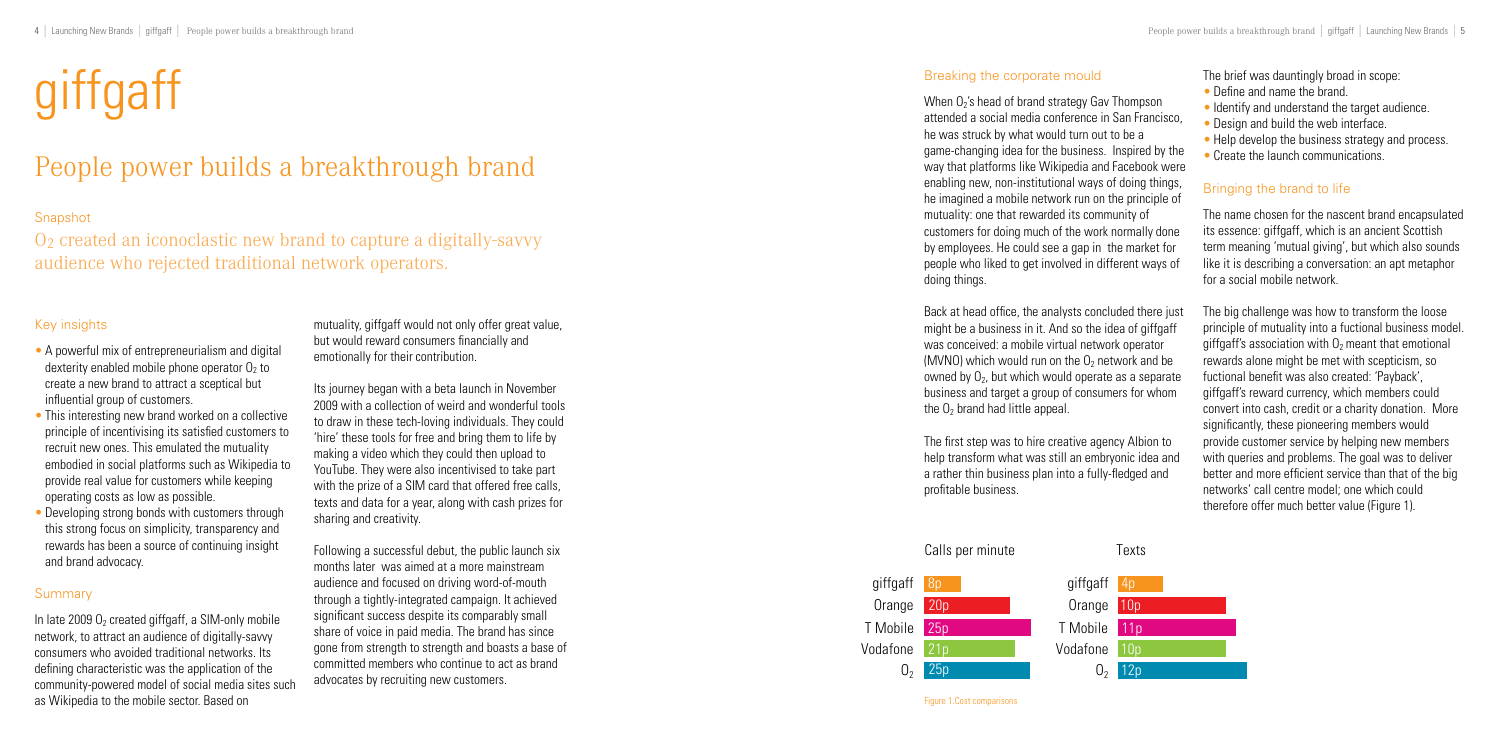The concept of member involvement was key to creating a powerful value proposition. By removing call centres and big-budget advertising campaigns, costs would be kept low and savings passed back to members. It would give the brand the ability to beat the big networks on price and even match the budget competitors, but with an interestingly differentiated experience.

Key to giffgaff's strategy is that it isn't for everyone. Freed from the need to try and attract a broad audience, the brand could focus on creating an experience that really connected to that substantial niche of mobile users who weren't being recognised by any other operator.

#### Banking on people power

Accepted wisdom said that launching this type of network would take two years. Because giffgaff didn't want to wait that long, it decided to adopt the beta launch approach common with web start-ups to get the operation up and running within six months.

Although the barriers to entry were set  $-$  asking the public to create and uplog content had proved too great a stumb many a bigger brand with a large exist  $base - the results after a scan time$ impressive:

- **156 videos**
- 615,116 video views on YouTube.
- 43,301 visits to the Tool Hire site.
- $\bullet$  A reach of 1.2 million through primetime TV pick-up.

But launching before the technology platform was completely developed would only work if it could attract enough users onto the network to give it a good shakedown and create an embryonic community. Moreover, a beta test requires a certain sort of person: they need to be happy to put up with, and accurately report, any bugs in the technology in return for the 'bragging' rights of being first in. It was felt that those traits would be found among students, particularly at art colleges.

- $\bullet$  It showed that a strong appetite existed for a brand built on mutuality.
- It proved that the business model of communitybased support and acquisition worked as well in practice as it had sketched on the back of a napkin in San Francisco.

| eemingly high   |
|-----------------|
| oad video       |
| oling block for |
| sting customer  |
| months were     |
|                 |

The result was a campaign which kicked off in November 2009. It was centred around the power of mutuality and participation with the introduction of 'Tool Hire'. This involved a collection of offbeat tools that people could 'hire' for free and bring to life by making a video using them which could then be uploaded to YouTube.

Consumers were incentivised to take part with the offer of a VIG (very important giffgaffer) SIM card that offered free calls, texts and data for a year. To promote sharing and creativity there were five prizes of £5,000 awarded to the community-nominated winner of categories such as 'most viewed', 'funniest' and so on (Figure 2).

> The first campaign made an impact in two critical ways:

More significantly, the campaign began to lay strong foundations for the community-powered business model, with members proving themselves to be effective recruiters. This emphasis on simple transparency proved to be a hit and a major draw for smartphone users. But what really created buzz and generated advocacy was the level of consultation with members on the make-up of the goodybags.

The community also proved to be a great source of insight. The members loved the competitive prices as well as the simplicity and transparency of the offering. But they had also shown an interest in additional products, particularly the bundled packages of calls, texts and data. This led to the development of 'goodybags', or bundles of texts, minutes and containing everything the members liked about other networks' bundles without those elements they disliked, such as 'unlimited' not really meaning unlimited.

#### Moving towards the mainstream

After only six months, with the powerful combination of a working business model, a solid base of members poised to deal with queries and competitively-priced products for all user types, the time had come to leave beta.



Figure 2. 'VIG' SIM card campaign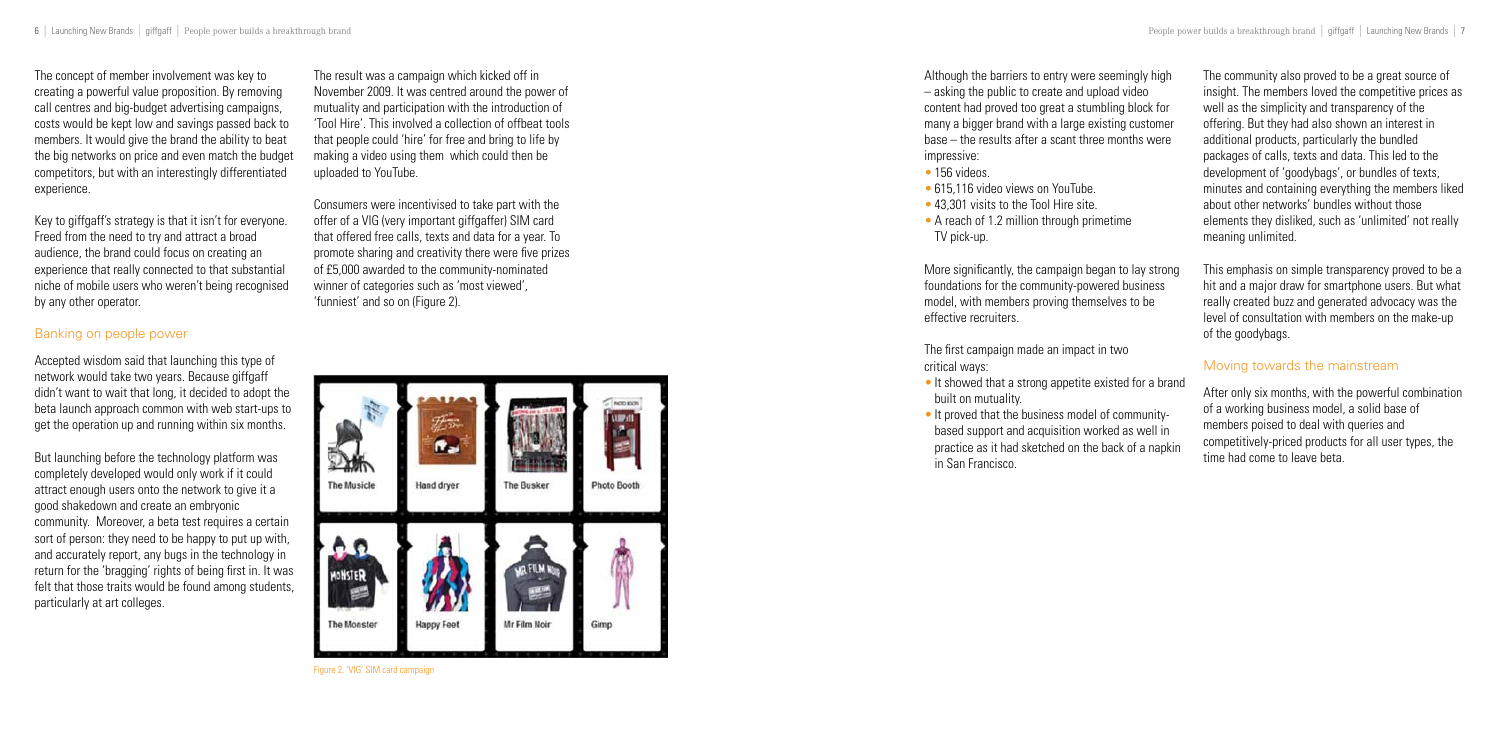To do that, a 'hook' was needed to win over a more mainstream audience, particularly those who might have been a bit baffled by the concept of Tool Hire. The launch would aim at driving online word-ofmouth about the brand to create activity through the low-cost acquisition channels, such as search engine optimisation, that the business model depended on.

For the first time, too, the brand was showcased offline as well as online to help validate the service in the eyes of this broader audience. The integrated campaign ran across digital outdoor, national press, online display and social media. It was based on the concept of 'The Man', a representation of the 'establishment' way of doing the sort of things that giffgaff and it customers were against. The caricature tapped into the cultural rage against bankers and fat cats in the wake of the recession and oil spills (Figure 3).



Because the main objective was to use offline not to drive acquisition but to create buzz, the campaign was run for only two weeks. Despite such a concentrated period, the results were strong. Even more promisingly, it ignited traffic in the non-traditional channels. Search traffic, for example, was still increasing 20 days after the paid-for media campaign ended.

#### Building on success

The 'run by you' community-powered model has continued to flourish and its success can be seen in: • Excellent customer service. By the end of 2010 there were 8,000 questions asked with an average of five responses to each one. Questions were answered within an average of three minutes compared to the industry standard of 15 minutes. • High levels of recruitment of members by members.  $\bullet$  Members creating new apps, holding events, building a wiki and even launching (and had upheld) an Advertising Standards Authority complaint when rival network 3 claimed that "no other network gives you more for £10". • Regular mobilisation for defence of the brand: for example, forcing the community review site Pownum to change its business model to allow free The community has been well-rewarded for its efforts as well. For instance, in the November 2010 payout the top earner received over £900, with a further top ten earners making £450 on average. One member was even hired to join the giffgaff team.

- 
- 
- 
- right of reply.

The company has also continued to improve the offering, for example by generating buzz and exploring new ideas in its experimental goodybags. In addition, each member has been provided with a unique affiliate page through which their own networks can order SIMs and which includes a selection of banners and buttons they can use across their online profiles.